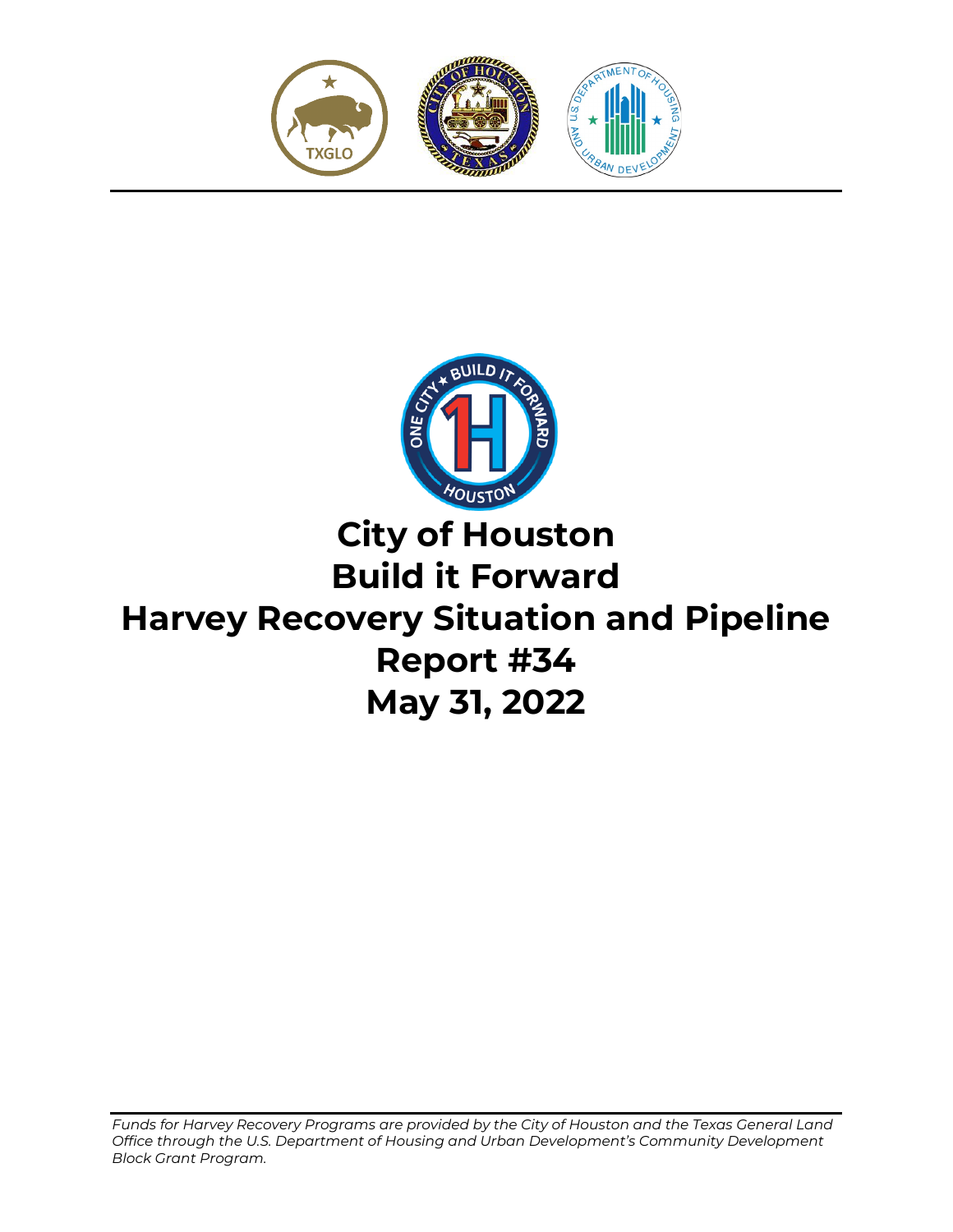

## **Harvey Recovery Situation and Pipeline Report #34**

May 2022

## **Situation Report: May 2022**

The City of Houston Homeowner Assistance Program (HoAP) helps homeowners affected by Hurricane Harvey repair and rebuild their damaged homes, or get reimbursed for work already completed. The program prioritizes low-and moderate-income homeowners, while serving Houstonians of all income levels. The Housing and Community Development Department (HCDD) administers the program for the City of Houston, through a sub-grant agreement with the Texas General Land Office (GLO)

The program launched in January 2019 with outreach to affected homeowners to encourage them to participate in the program. At the same time, the City was building capacity to repair and reconstruct homes and reimburse homeowners for repair expenses. The first homeowners were served in April 2019, with steady ramp up since then.

#### **Single Family Current Status:**

- Submitted Single-Family Files to GLO: 1,375
- HoAP Submitted Files: 786
- HbAP Submitted Files: 589

#### **GLO Approved Single-Family Files:** 1,247

- HoAP Approved Files: 764
- HbAP Approved Files: 483

#### **Single-Family Households with Assistance in Process:** 222

- $-$  Homeowners in contract closings/permitting/waiting NTPs: 113
- $-$  Recons Under Construction: 7
- Rehabs Under Construction: 0
- Approved homebuyers searching for home: 100

#### **Total Single-Family Assisted:** 1,025

- Recons Completed: 203
- Rehabs Completed: 71
- Reimbursement checks sent: 368
- HbAP closed: 383

#### **Current Multifamily Status:**

- 31 developments announced for \$450 million in funding and nearly \$1 billion in development cost.
- 6 developments announced and working through underwriting/legal documents, 17 are under construction, 2 developments are pending closing, and 6 developments have been completed.

There may be a few changes to the announced 9% Tax Credit developments once the State finalizes its list.

#### **Public Services Status:**

 $-$  18 different contracts with nonprofits approved by Council for a total of \$15.2 million.

#### **Overall Funding Status: \*\*Based on Adjusted Budgets 2/26/21**

\$592 million (71% of total) with identified addresses/developments/nonprofits for funding currently under contract/LOI negotiations, underwriting or otherwise prepping for Council approval. \$415 million (50% of total) with Council Approved contract

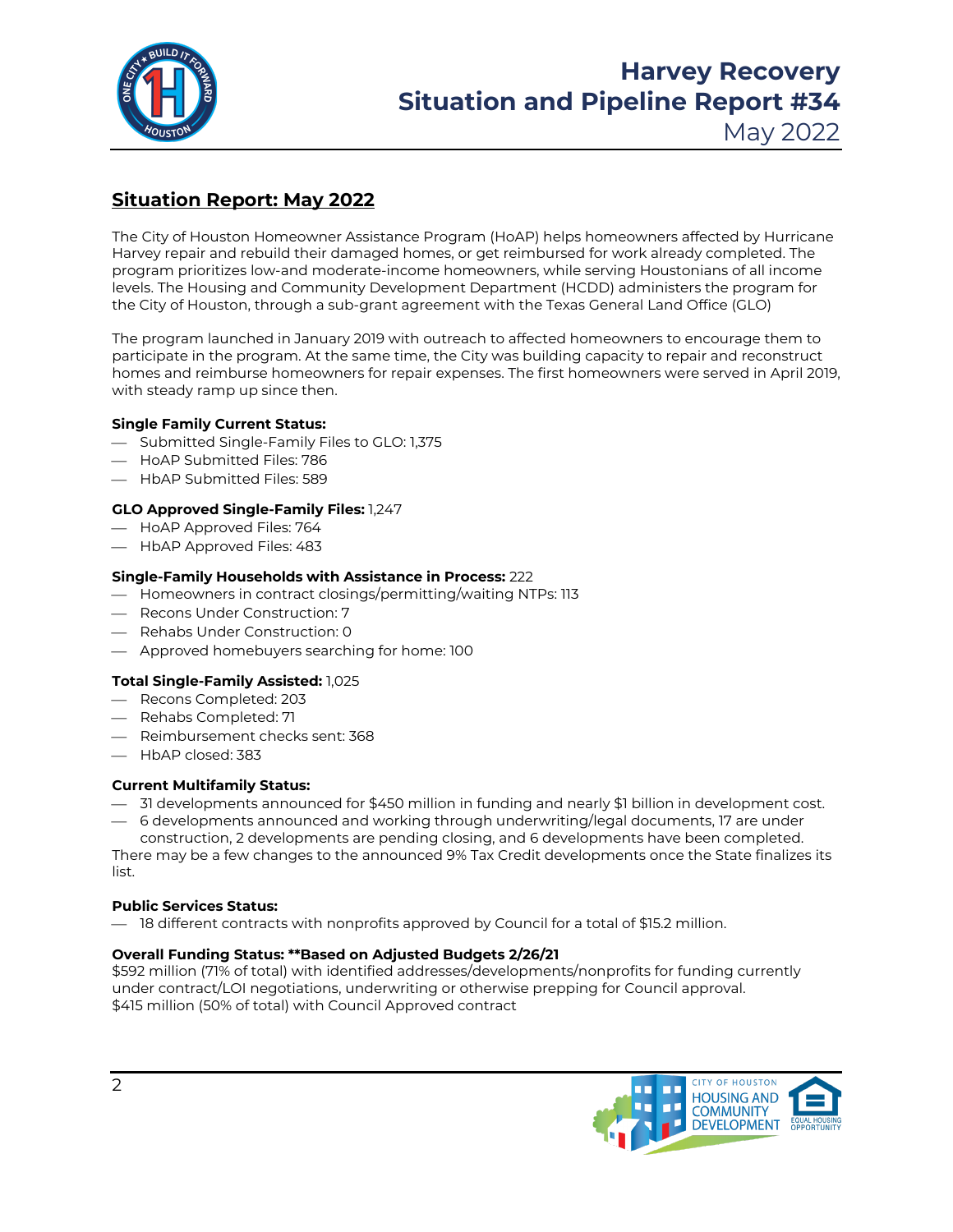

## **Harvey Recovery Situation and Pipeline Report #34**

## May 2022

### **Program Overview**

#### **Notice to Harvey Homeowner Assistance Program Applicants**

The City of Houston and the Texas General Land Office (GLO) continue to work together on an agreement to help homeowners who need assistance with repair, reconstruction, and reimbursement for homes damaged by Hurricane Harvey.

At this time, the City of Houston will continue assisting homeowners whose repairs and reconstructions were approved by the GLO prior to October 6, 2020. All other repair and reconstruction applications, including those approved after October 6, 2020, will be transferred to the GLO to complete the process.

In addition, the GLO has granted the City of Houston limited funding to provide reimbursements for completed and eligible home repairs paid by a homeowner in excess of past aid the homeowner received from sources including insurance, FEMA, nonprofit assistance, and the Small Business Administration. The deadline for new applications has since passed. Those who submitted their applications prior to December 31, 2020 will continue to be assisted by the City of Houston.

Any questions for HCDD can be directed to our Call Center at 832-393-0550. The GLO's Homeowner Assistance Program team can be reached at 346-222-4686 or 1-866-317-1998 (toll-free) or at houston.glo@recovery.texas.gov. More information about the GLO's program can be found at recovery.texas.gov/hap/houston

We appreciate your patience, and we will continue to work hard to ensure a smooth transition of applications to the GLO, so that no one is left behind.

### **Table 1: Homeowner Assistance Program Snapshot**

| <b>Activity</b>                                         | As of 5-31-22 |
|---------------------------------------------------------|---------------|
| <b>Total number of applications</b><br>submitted to GLO | 786           |
| <b>Approved by GLO</b>                                  | 764           |
| Recons Completed<br>Rehabs Completed                    | 203<br>71     |
| Reimbursement checks sent                               | 368           |
| HoAP Funds obligated                                    |               |
| HoAP funds obligated (as of<br>5/31/22                  | \$56,606,329  |

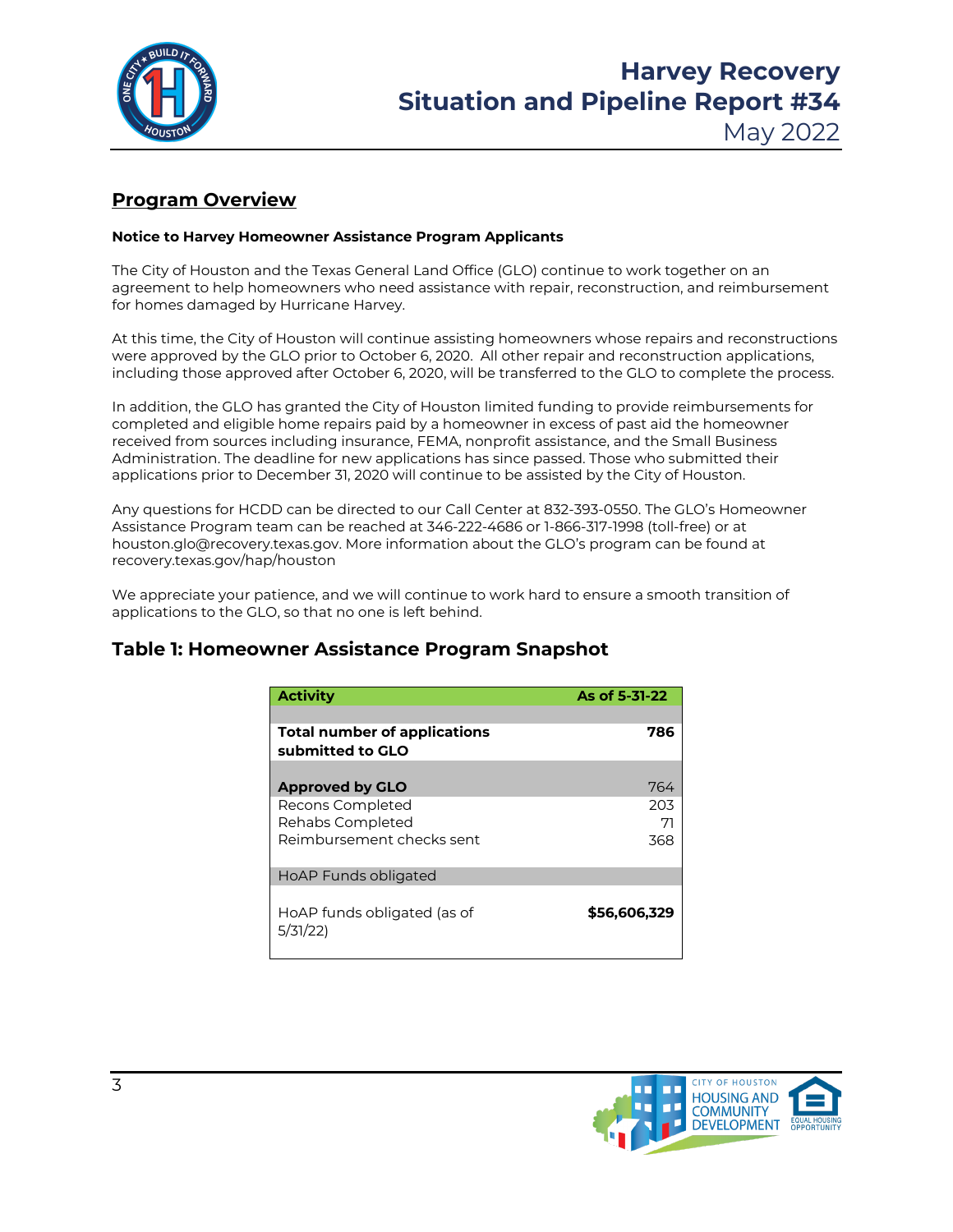

May 2022

#### **Survey and Grant Award Progress**

**764 applicants have been approved by the GLO. 281** homeowners have received a Notice to Proceed to construction and **368** have received a reimbursement check (some homeowners may receive a reimbursement check while also participating in the city-managed program option).

#### **Figure 1: Progress toward Grant Award (5-31-22)**



\* HoAP program is no longer accepting applications. At this time, the City of Houston will continue assisting homeowners whose repairs and reconstructions were approved by the GLO prior to October 6, 2020

**Invited to Apply:** This category represents the most vulnerable residents and highest priorities from the survey respondents who have been invited to submit a complete application. The deadline for new applications has passed. Those who submitted their applications prior to December 31, 2020 will continue to be assisted by the City of Houston.

**Intake Complete:** This category represents the number of files that the City has received from the intake contractor, which are ready for review and eligibility determination. The difference between this category and the next category are the files that are waiting additional GLO-required documents from the applicant in order to complete the file. This number has dropped from last month due to files sent back to the intake contractor for further processing.

**Eligibility Review Complete:** This category represents the number of files that have been determined to be eligible per City, GLO and HUD standards. These files are now moving through inspections, environmental review and completion of the final scope of work with the builder and homeowner.

**Reimbursements Issued:** For homeowners who are reimbursement only, this is the final step in the process. Some homeowners receive both a reimbursement and additional repair, so they receive the reimbursement check immediately after the GLO issues the approval, and the home moves forward into construction for the remaining repairs.

**Rehabilitations Complete:** This category includes all homes that are through the repair only or reimbursement and repair process, with the homeowner having received the keys back to their home.

**Reconstruction Complete:** This category includes all homes that have been fully reconstructed with the homeowner having received the keys back to their new home.

the builder, and involves the homeowner moving out of their home, the utilities being shut off, demolition if the home is to be reconstructed, and the full construction process. **Approved by the GLO:** This category includes

**Notices to Proceed w/ Construction:** This category includes all homes that need repair or full reconstruction. The notice to proceed is to

the number of homes out of the 786 submitted to the GLO that have received GLO approval. The next step for all homeowners is to sign the required contracts, regardless of whether they are receiving repair, reconstruction or reimbursement.

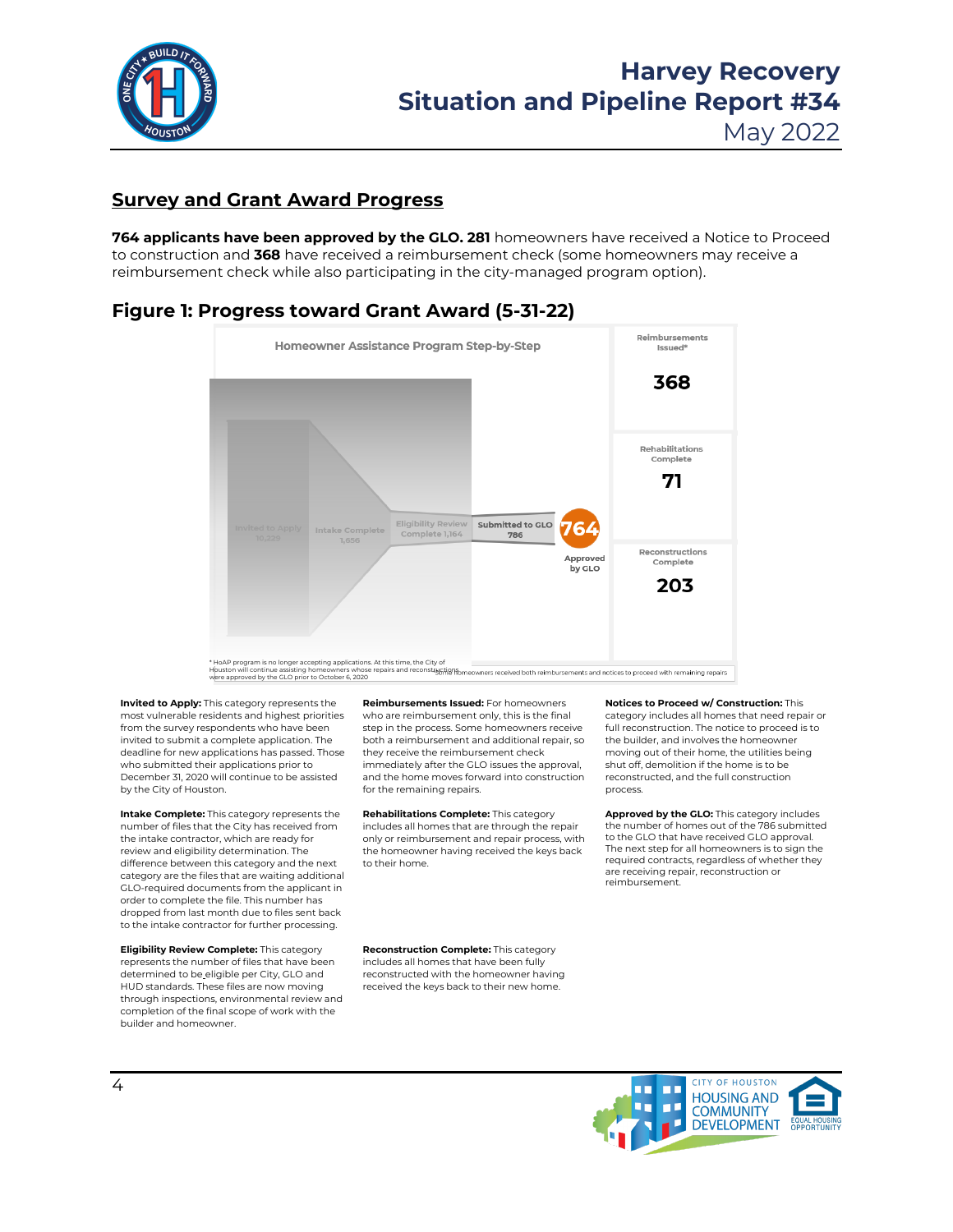

## **Snapshot: Harvey Homebuyer Assistance Program**

For many Houstonians, owning a home is a dream – one that is often out of reach. Incomes in Houston have not risen as quickly as home prices, which means fewer people can afford to buy homes. In the wake of Hurricane Harvey, many families had to delay their plans to find a home or start all over.

Life plans shouldn't be put on hold because of the weather. Harvey Homebuyer Assistance Program provides up to \$30,000 in assistance to families who were in Houston at the time of Hurricane Harvey, who are either buying a first home or replacing a Harvey-damaged home.

As of January, **483** applicants have been approved by the GLO for eligibility. **383** applicants have closed on their new homes.



*Additional qualifications apply. Program subject to change and/or cancellation without notice.* 

Learn more at - https://recovery.houstontx.gov/hbap/

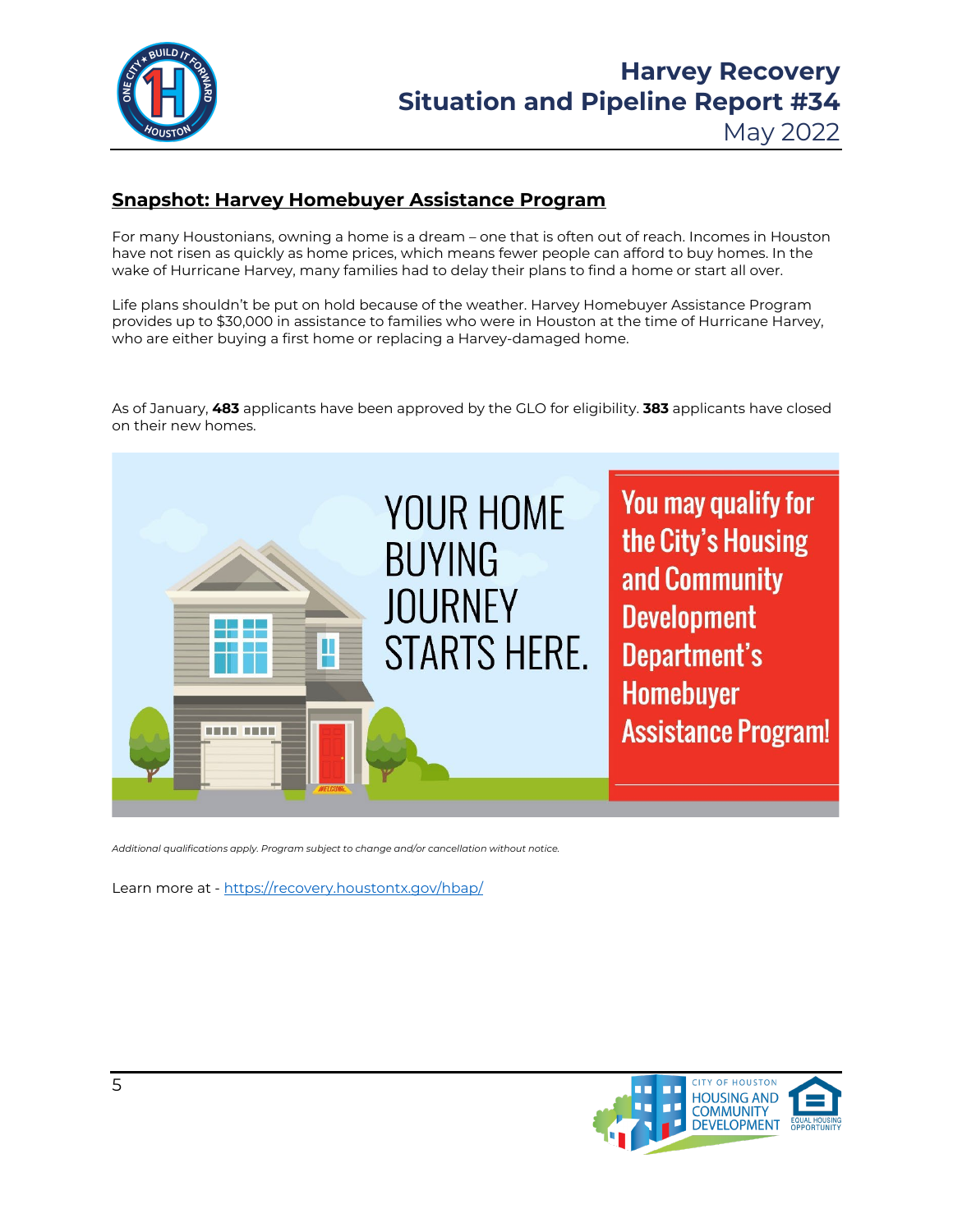

May 2022

## **Snapshot: Multifamily Development**

The first of three rounds of funding for multifamily development opened in February 2019 and closed April 12, 2019. Fifty-six applications were reviewed and 14 were selected for funding. The selected developments will create 1,557 apartments in Houston, the majority of which will be rented at guaranteed-affordable rates to qualified renters.

## **Figure 2: Award summary: Round 1, Harvey Multifamily Program**





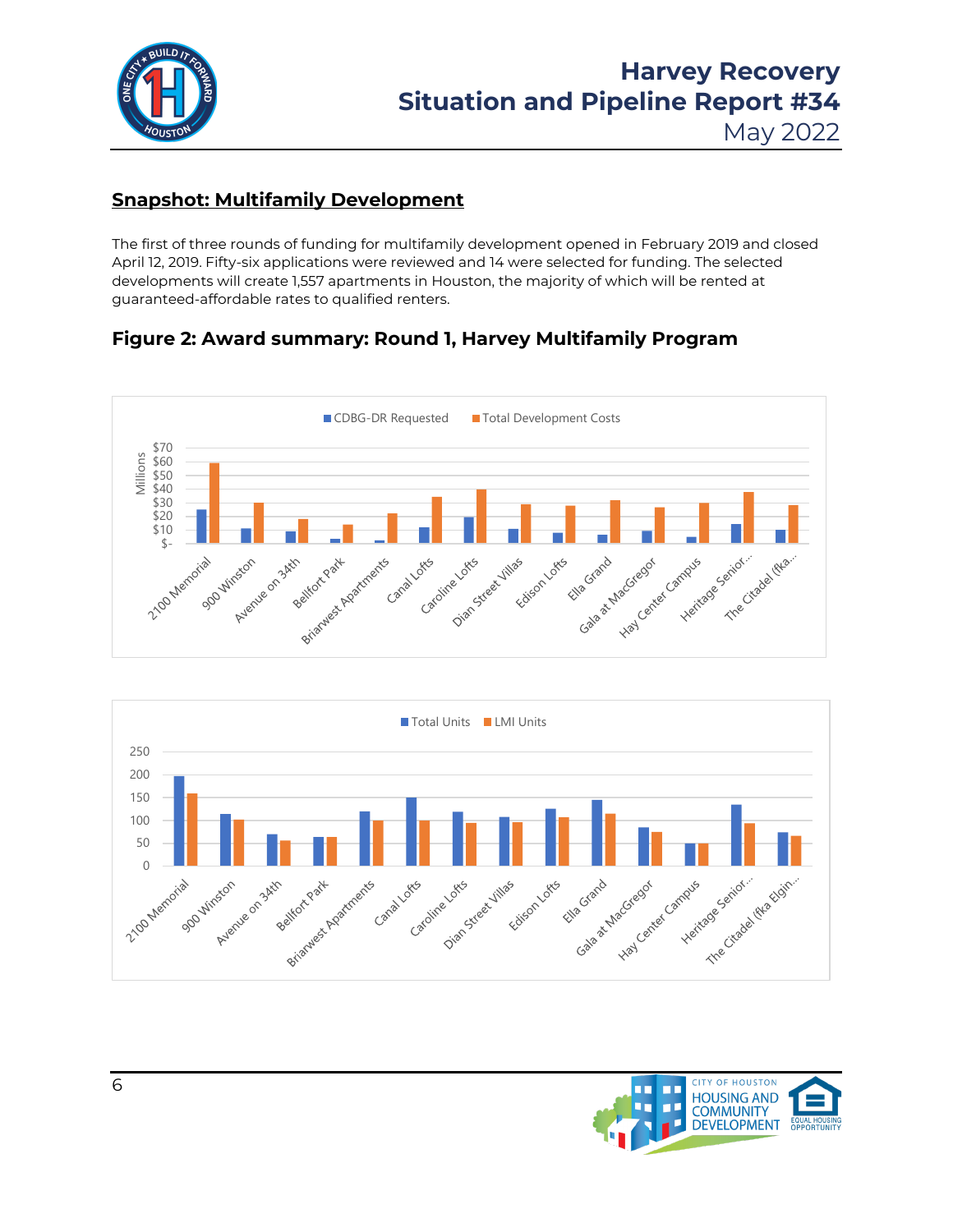

## **\$100 million expansion of Harvey Multifamily Program will provide additional affordable homes to essential workers, seniors, and vulnerable Houstonians.**

The Harvey Multifamily Program issued two calls for proposals, in early 2019 and early 2020. Through these two funding rounds, a total of 36 developments will be supported for funding.

By combining program funding with other sources, including 4% and 9% tax credits and private financing, the awards represent over \$1 billion in development. They include communities for seniors, supportive housing options for those experiencing housing insecurity, and workforce homes for individuals and families.

The currently proposed Round 2 of the program will create 2,037 apartments. Combined with Round 1, the Harvey Multifamily Program is expected to bring 3,594 new, resilient apartments to Houston, 3,070 of which will be held at affordable prices to provide greater choice and quality of homes to low- and moderate-income Houstonians.



## **Figure 3: Award summary: Round 2, Harvey Multifamily Program**

*Amount provided is based on the application and is subject to revision during HCDD underwriting.*

*Funds for Harvey Recovery Programs are provided by the City of Houston and the Texas General Land Office through the U.S. Department of Housing and Urban Development's Community Development Block Grant Program. For more information visi[t https://recovery.houstontx.gov/multifamily-program/](https://recovery.houstontx.gov/multifamily-program/)* 

Press release - June 29, 2021 - [Harvey Multifamily Program is announcing that up to \\$28 Million will be](https://recovery.houstontx.gov/harvey-multifamily-program-is-announcing-that-up-to-28-million-will-be-available-for-the-currently-issued-notice-of-funding-availability-nofa/)  [available for the currently issued Notice of Funding Availability \(NOFA\)](https://recovery.houstontx.gov/harvey-multifamily-program-is-announcing-that-up-to-28-million-will-be-available-for-the-currently-issued-notice-of-funding-availability-nofa/)

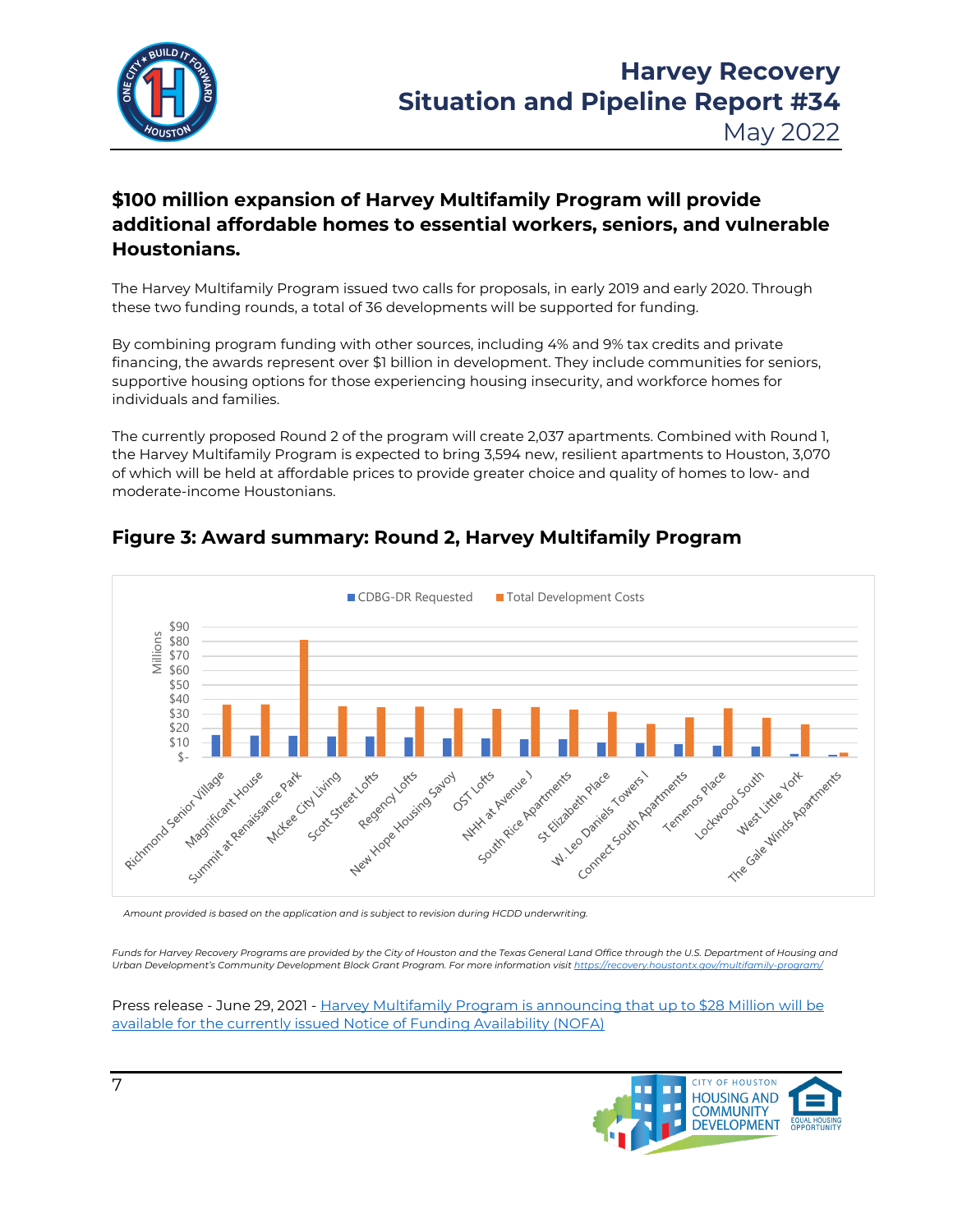

## **The Harvey Recovery Small Rental Program Awards \$20M to Nonprofit Housing Developers to Create Up to 14 Affordable Apartment Communities**

The City of Houston Housing and Community Development Department (HCDD) will select up to 14 developments to receive funding as Round 1 of the Harvey Recovery Small Rental Program. This program creates and rehabilitates small (2-7 unit) rental communities and helps build capacity and experience for local nonprofit developers to help build Houston's overall ability to provide quality, affordable homes for community members. Funding for the Harvey Recovery Small Rental Program is provided by the U.S. Department of Housing and Urban Development (HUD) as part of disaster relief efforts to rebuild after Hurricane Harvey.

This funding will provide \$20,470,326 to create 86 new homes for Houston renters. Proposals were scored based on including organizational capacity, cost efficiency, location, community factors, and how well the development will serve existing City of Houston priorities. Successful developments also provide services for special needs populations, access to local transit and high-ranked schools, and help develop priority areas such as the Mayor's Complete Communities. The list of awarded developments can be viewed in full below.

The five newly announced projects utilize 4% housing tax credits from the Texas Department of Housing and Community Affairs (TDHCA) along with other funding sources. These developments will contain resilient building features and contribute to an equitable recovery process that will provide affordable, quality homes for up to 40 years. More details on each of these proposals can be viewed in the table below.

### **Figure 4: Award summary: Harvey Small Rental Program**



*Amounts reflect the original application amount and are subject to revision during HCDD underwriting. Allocations may vary at the time of presentation to City Council.*

*Information about this round of funding rounds of funding can be found a[t recovery.houstontx.gov](https://recovery.houstontx.gov/hsrp/)*